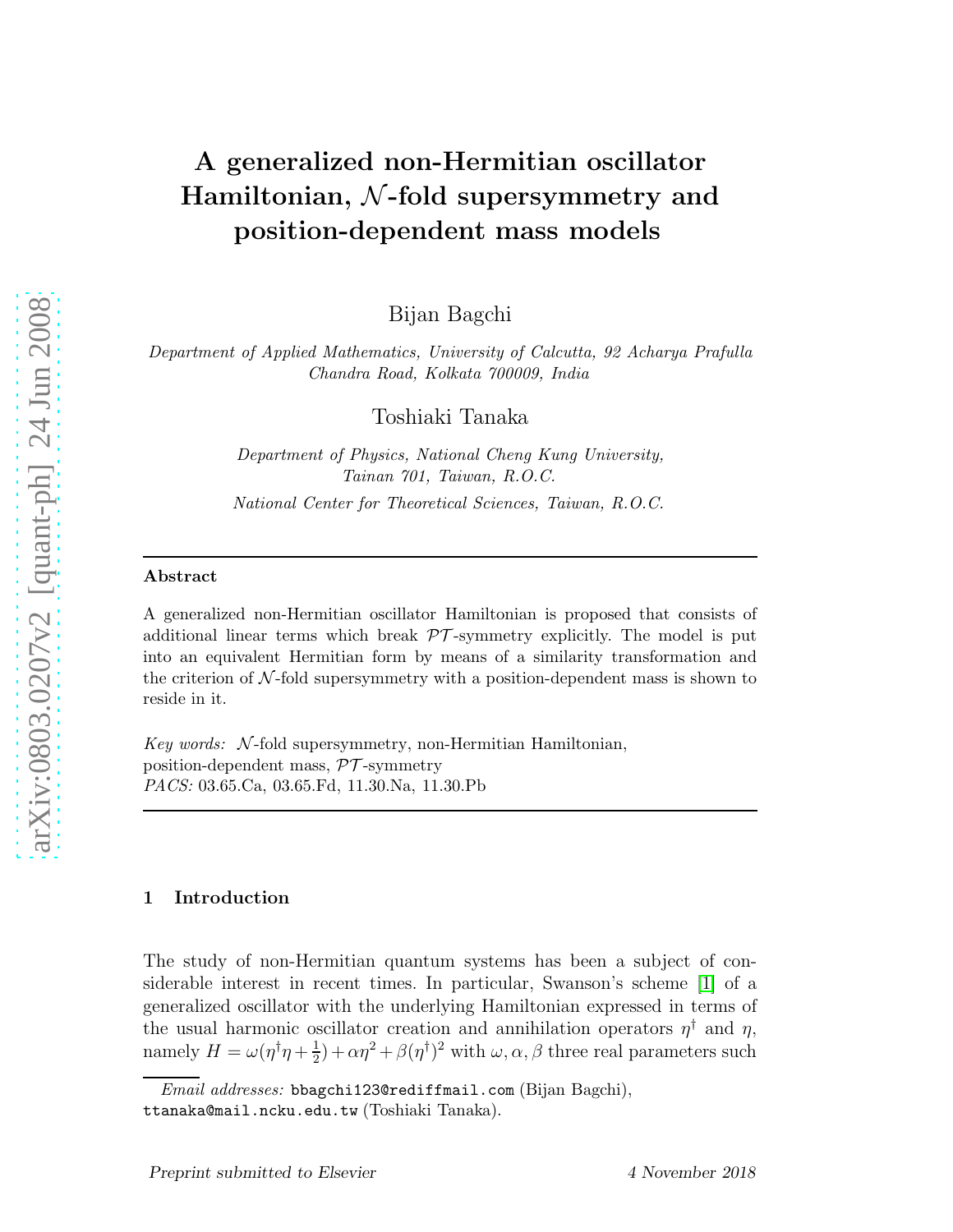that  $\alpha \neq \beta$  and  $\Omega^2 = \omega^2 - 4\alpha\beta > 0$  has found much attention [\[2](#page-7-1)[,3](#page-7-2)[,4,](#page-7-3)[5\]](#page-7-4) in the literature in view of its implicit non-Hermiticity. In fact  $H$  is Hermitian only for the restricted case of  $\alpha = \beta$  but non-Hermitian otherwise. Actually H is  $\mathcal{PT}$ -symmetric as is readily demonstrated by applying the trasformation properties of  $P : \eta \to -\eta$  and  $\mathcal{T} : \eta \to \eta$  for all values of  $\alpha$  and  $\beta$ . Swanson's Hamiltonian is known to possess a real, positive and discrete spectrum in line with the conjecture of Bender and Boettcher [\[6\]](#page-7-5).

Sometime ago, Jones [\[2\]](#page-7-1) constructed a similarity transformation to point out that the above Hamiltonian admits of an equivalent Hermitian representation. Subsequently Musumbu *et al.* [\[3\]](#page-7-2) showed by means of Bogoliubov transformations that a family of positive-definite metric operators exists for each of which the corresponding Hermitian counterpart could be worked out.

On the other hand, Bagchi *et al.* exploited  $[4]$  a hidden symmetry structure to expose the pseudo-Hermitian character  $[7,8,9,10,11]$  $[7,8,9,10,11]$  $[7,8,9,10,11]$  $[7,8,9,10,11]$  $[7,8,9,10,11]$  of H that allows access to a generalized quantum condition. This was followed up by Quesne [\[5,](#page-7-4)[12\]](#page-7-11) to take up an  $su(1,1)$  embedding of H and to obtain a family of positive definite metrics that facilitate seeking quasi-Hermitian supersymmetric (SUSY) theories (for references on SUSY quantum mechanics, see e.g. [\[13](#page-7-12)[,14](#page-7-13)[,15\]](#page-7-14)).

A generalized quantum condition enables one [\[4\]](#page-7-3) to connect those physical systems which are describable by a position dependence in mass by suitably representing the operator  $\eta$ . In this note, we show that such position dependent mass (PDM) models (for the recent development in PDM models, see e.g. [\[16,](#page-7-15)[17,](#page-7-16)[18\]](#page-7-17) and the references cited therein) are necessarily endowed with a type A  $\mathcal{N}$ -fold SUSY [\[19](#page-7-18)[,20](#page-7-19)[,21\]](#page-7-20) structure. As is well known, the latter is characterized by the anticommutators of fermionic operators which are polynomials of degree (at most)  $\mathcal N$  in bosonic operators. The framework of  $\mathcal N$ -fold SUSY (for the general aspects, see [\[22,](#page-8-0)[23,](#page-8-1)[24\]](#page-8-2) and the references cited therein) has proved to be powerful to deal with one body quantum mechanical system admitting analytical solutions.

## 2 N-fold SUSY in Generalized Swanson's Models

To keep our discussion as general as possible, we address an extended Swanson's model defined by

$$
H = \omega \left( \eta^{\dagger} \eta + \frac{1}{2} \right) + \alpha \eta^2 + \beta (\eta^{\dagger})^2 + \gamma \eta + \delta \eta^{\dagger}, \tag{1}
$$

where  $\omega, \alpha, \beta, \gamma, \delta$  are real parameters. It differs from the original Swanson's model in the presence of the linear terms which break  $\mathcal{PT}$ -symmetry explicitly.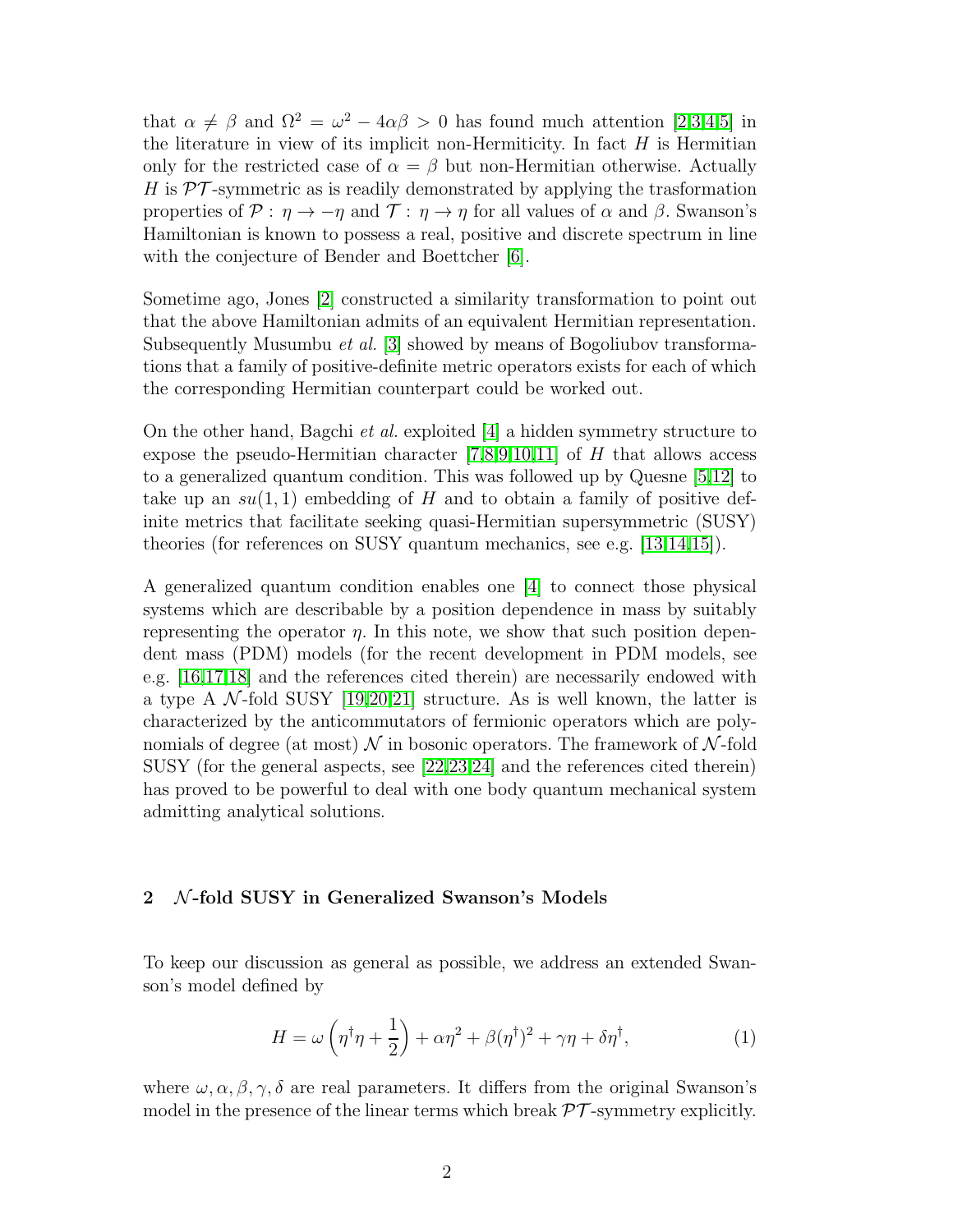Let us adopt for  $\eta$  the most general first-order differential operator, namely

$$
\eta = a(x)\frac{d}{dx} + b(x),\tag{2}
$$

where  $a(x)$  and  $b(x)$  are arbitrary functions. As a result H becomes

$$
H = -\tilde{\omega}\frac{\mathrm{d}}{\mathrm{d}x}a(x)^2\frac{\mathrm{d}}{\mathrm{d}x} + b_1(x)\frac{\mathrm{d}}{\mathrm{d}x} + c_2(x),\tag{3}
$$

where  $\tilde{\omega} = \omega - \alpha - \beta$ , and the functions  $b_1(x)$  and  $c_2(x)$  stand for

$$
b_1(x) = (\alpha - \beta)a(x) (2b(x) - a'(x)) + (\gamma - \delta)a(x),
$$
  
\n
$$
c_2(x) = (\tilde{\omega} + 2\alpha + 2\beta)b(x)^2 - (\tilde{\omega} + \alpha + 3\beta)a'(x)b(x) - (\tilde{\omega} + 2\beta)a(x)b'(x)
$$
  
\n
$$
+ \beta (a(x)a''(x) + a'(x)^2) + (\gamma + \delta)b(x) - \delta a'(x) + \frac{\tilde{\omega} + \alpha + \beta}{2}.
$$
 (5)

Following a standard procedure, the non-Hermitian operator  $H$  can be transformed into an equivalent Hermitian form by means of the similarity transformation

$$
h = \rho H \rho^{-1} = -\tilde{\omega} \frac{\mathrm{d}}{\mathrm{d}x} a(x)^2 \frac{\mathrm{d}}{\mathrm{d}x} + V_{\text{eff}}(x),\tag{6}
$$

with the mapping function  $\rho$  given by

<span id="page-2-0"></span>
$$
\rho = \exp\left(-\frac{1}{2\tilde{\omega}} \int dx \frac{b_1(x)}{a(x)^2}\right).
$$
 (7)

In Eq. [\(6\)](#page-2-0), the effective potential in terms of  $a(x)$  and  $b(x)$  reads

$$
V_{\text{eff}}(x) = \left(\frac{(\alpha - \beta)^2}{\tilde{\omega}} + \tilde{\omega} + 2\alpha + 2\beta\right) b(x) \left(b(x) - a'(x)\right)
$$

$$
- (\tilde{\omega} + \alpha + \beta)a(x)b'(x) + \frac{\alpha + \beta}{2}a(x)a''(x) + \frac{1}{4}\left(\frac{(\alpha - \beta)^2}{\tilde{\omega}} + 2\alpha + 2\beta\right)a'(x)^2
$$

$$
+ \left(\frac{(\alpha - \beta)(\gamma - \delta)}{\tilde{\omega}} + \gamma + \delta\right)\left(b(x) - \frac{a'(x)}{2}\right) + \frac{(\gamma - \delta)^2}{4\tilde{\omega}} + \frac{\tilde{\omega} + \alpha + \beta}{2}.
$$
 (8)

Let us consider the case when the commutator of  $\eta$  and  $\eta^{\dagger}$  is a constant, that is,

$$
[\eta, \eta^{\dagger}] = 2a(x)b'(x) - a(x)a''(x) = 1.
$$
 (9)

This is equivalent to the relation

<span id="page-2-2"></span><span id="page-2-1"></span>
$$
b(x) = \int \frac{dx}{2a(x)} + \frac{a'(x)}{2}.
$$
 (10)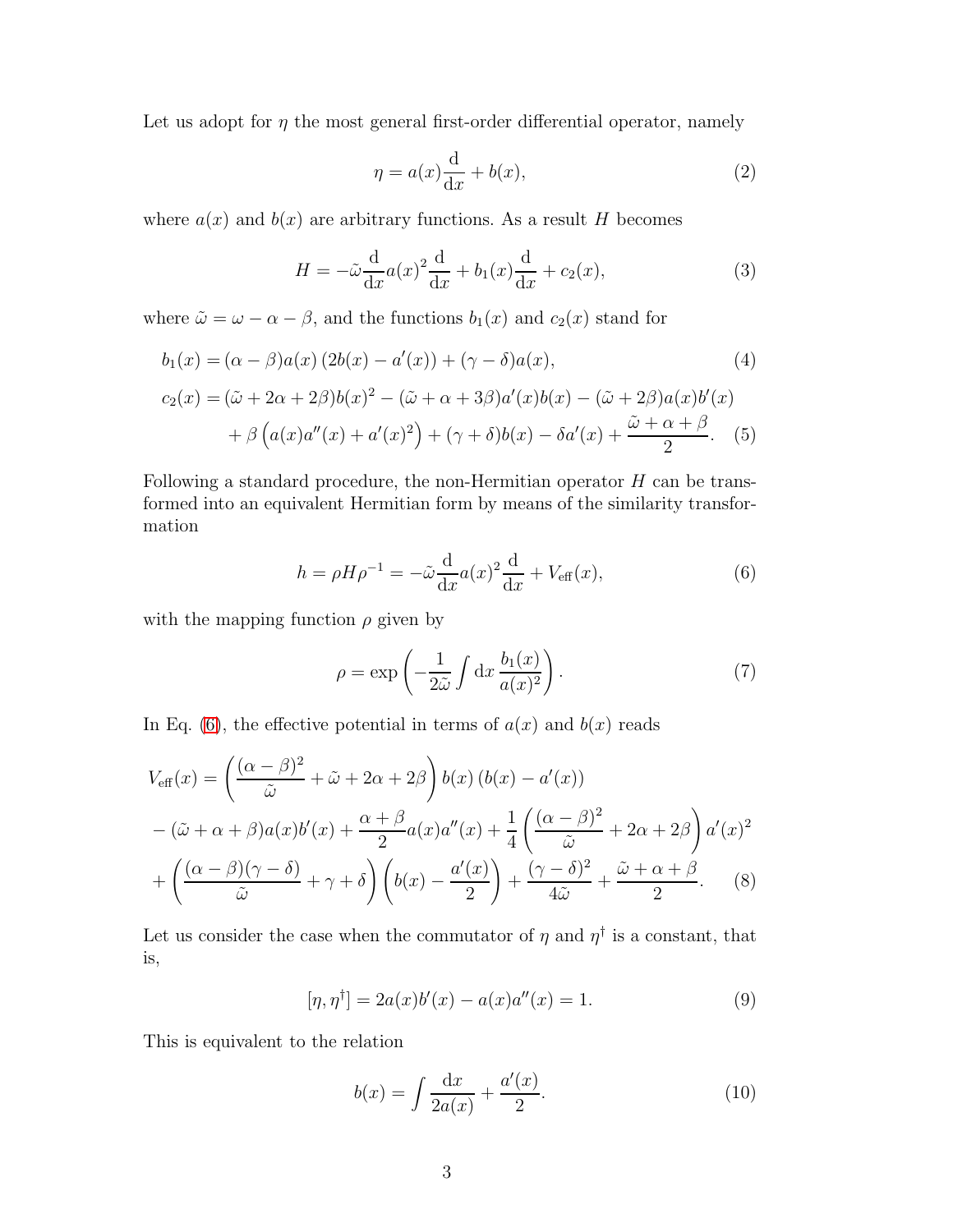Then, the effective potential [\(8\)](#page-2-1) is expressed solely in terms of  $a(x)$  as

$$
V_{\text{eff}}(x) = a_1 \left( \int \frac{\mathrm{d}x}{2a(x)} \right)^2 + a_2 \int \frac{\mathrm{d}x}{2a(x)} - \frac{\tilde{\omega}}{4} \left( 2a(x)a''(x) + a'(x)^2 \right) + \lambda, \tag{11}
$$

where  $a_1, a_2$ , and  $\lambda$  denote the following constants:

<span id="page-3-4"></span>
$$
a_1 = \frac{(\alpha - \beta)^2}{\tilde{\omega}} + \tilde{\omega} + 2\alpha + 2\beta,
$$
 (12)

$$
a_2 = \frac{(\alpha - \beta)(\gamma - \delta)}{\tilde{\omega}} + \gamma + \delta,\tag{13}
$$

<span id="page-3-2"></span>
$$
\lambda = \frac{(\gamma - \delta)^2}{4\tilde{\omega}}.\tag{14}
$$

The connection to PDM systems can now be identified by applying the following set of transformations

<span id="page-3-0"></span>
$$
a(x) = \frac{1}{\sqrt{2\tilde{\omega}m(x)}}, \qquad u(x) = \int \mathrm{d}x \sqrt{m(x)}.
$$
 (15)

Written in terms of the equivalent Hermitian Hamiltonian  $h$  gives:

$$
h = -\frac{\mathrm{d}}{\mathrm{d}x} \frac{1}{2m(x)} \frac{\mathrm{d}}{\mathrm{d}x} + \frac{\tilde{\omega}}{2} a_1 u(x)^2 + \sqrt{\frac{\tilde{\omega}}{2}} a_2 u(x) + \frac{m''(x)}{8m(x)^2} - \frac{7m'(x)^2}{32m(x)^3} + \lambda. \tag{16}
$$

It readily follows from [\(16\)](#page-3-0) that h has  $\mathcal{N}$ -fold SUSY. More precisely, h belongs to type A  $\mathcal N$ -fold SUSY PDM Hamiltonian, case I, discussed in [\[21\]](#page-7-20).

## 3 Further Generalization

What happens if the commutator of  $\eta$  and  $\eta^{\dagger}$  is not a constant? To observe it, consider the general form of type A  $N$ -fold SUSY PDM Hamiltonians given by [\[21\]](#page-7-20)

$$
H_N^{\pm} = -\frac{d}{dx} \frac{1}{2m(x)} \frac{d}{dx} + V_N^{\pm}(u) + \frac{m''(x)}{8m(x)^2} - \frac{7m'(x)^2}{32m(x)^3},\tag{17}
$$

where

<span id="page-3-3"></span><span id="page-3-1"></span>
$$
V_{\mathcal{N}}^{\pm} = \frac{Q(z)^2}{2f'(u)^2} - \frac{\mathcal{N}^2 - 1}{24} \left( \frac{2f'''(u)}{f'(u)} - \frac{3f''(u)^2}{f'(u)^2} \right)
$$
  

$$
\pm \frac{\mathcal{N}}{2} \left( \frac{f''(u)}{f'(u)^2} Q(z) - Q'(z) \right) - R \Big|_{z=f(u)}.
$$
 (18)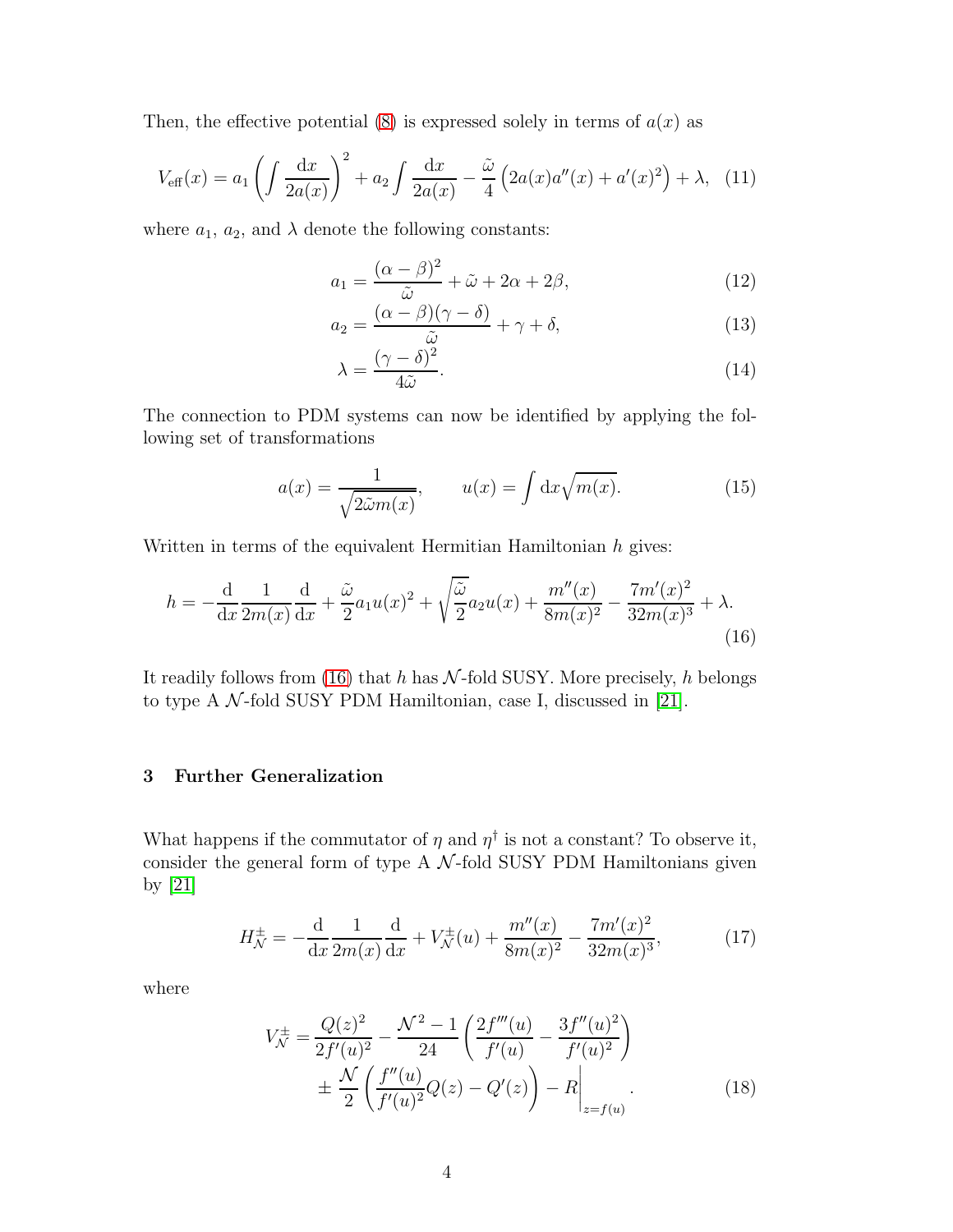In [\(18\)](#page-3-1), R is a constant,  $Q(z)$  is a polynomial of (at most) second degree in z, and  $f(u)$  is one of the following complex functions which characterize the different cases of type A  $\mathcal{N}$ -fold SUSY (cf. Section 6 and Table 1 in [\[21\]](#page-7-20)):

<span id="page-4-4"></span>
$$
u, \qquad u^2, \qquad e^{2\sqrt{\nu}u}, \qquad \cosh 2\sqrt{\nu}u, \qquad \wp(u). \tag{19}
$$

Using [\(15\)](#page-3-2), the type A  $\mathcal{N}$ -fold SUSY PDM Hamiltonian [\(17\)](#page-3-3) acquires a form resembling a transformed oscillator model as follows:

$$
H_N^{\pm} = -\tilde{\omega}\frac{d}{dx}a(x)^2\frac{d}{dx} + V_N^{\pm}(u) - \frac{\tilde{\omega}}{4}\left(2a(x)a''(x) + a'(x)^2\right). \tag{20}
$$

Comparing  $(20)$  with  $(6)$ , we immediately see that the operator h is of type A N-fold SUSY if only  $b(x)$  is a function of  $a(x)$  and  $u(x)$  such that  $V_{\text{eff}}$  depends on  $a(x)$  just as the last term in [\(20\)](#page-4-0). This is shown to be possible if and only if  $b(x)$  is assigned the following form:

<span id="page-4-1"></span><span id="page-4-0"></span>
$$
b(x) = B_0(u) + B_2(u)a'(x),
$$
\n(21)

where  $B_0(u)$  and  $B_2(u)$  are for the moment arbitrary functions. Indeed substituting  $(21)$  in  $(8)$ , one obtains

$$
V_{\text{eff}}(x) = F_0(u) + F_1(u)a'(x) + F_2(u)a(x)a''(x) + F_3(u)a'(x)^2, \qquad (22)
$$

where

$$
F_0(u) = a_1 B_0(u)^2 + a_2 B_0(u) - \frac{\tilde{\omega} + \alpha + \beta}{\sqrt{2\tilde{\omega}}} B'_0(u) + \lambda + \frac{\tilde{\omega} + \alpha + \beta}{2}, \qquad (23)
$$

$$
F_1(u) = \left(a_1 B_0(u) + \frac{a_2}{2}\right) \left(2B_2(u) - 1\right) - \frac{\tilde{\omega} + \alpha + \beta}{\sqrt{2\tilde{\omega}}} B_2'(u),\tag{24}
$$

$$
F_2(u) = -(\tilde{\omega} + \alpha + \beta)B_2(u) + \frac{\alpha + \beta}{2},\tag{25}
$$

$$
F_3(u) = a_1 \left( B_2(u)^2 - B_2(u) + \frac{1}{4} \right) - \frac{\tilde{\omega}}{4}.
$$
 (26)

We are thus led to a necessary condition for h to be of type A  $\mathcal{N}\text{-fold SUSY}$ summarized by the following set of equations:

$$
F_1(u) = 0,
$$
  $2F_2(u) = 4F_3(u) = -\tilde{\omega}.$  (27)

It is straightforward to observe that the non-trivial solution to [\(27\)](#page-4-2) is

<span id="page-4-3"></span><span id="page-4-2"></span>
$$
B_2(u) = \frac{1}{2},\tag{28}
$$

and we have the desired form

$$
b(x) = B_0(u) + \frac{a'(x)}{2}.
$$
 (29)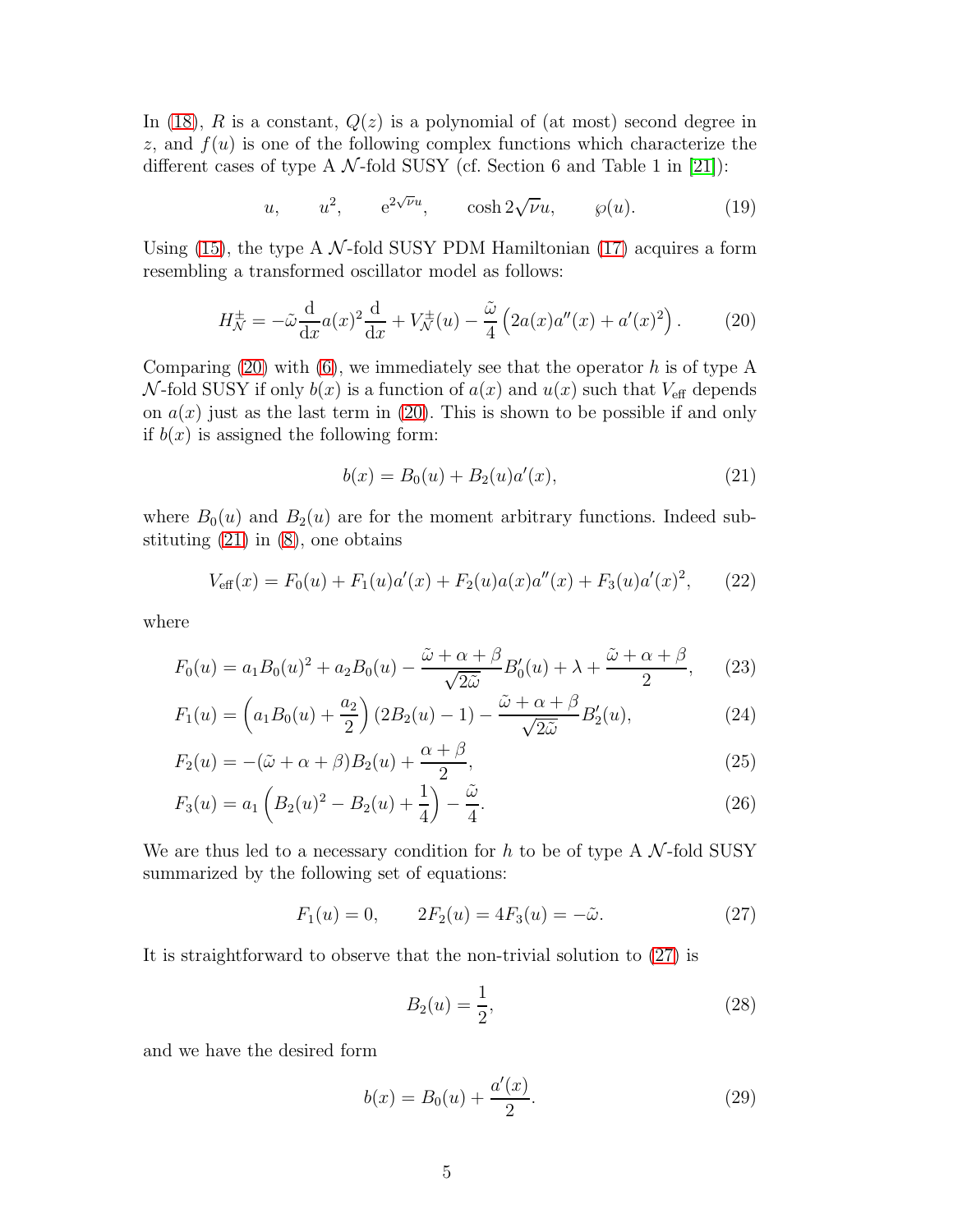In this case, the commutator of  $\eta$  and its transposition is not a constant but can be an arbitrary function of  $u(x)$ :

$$
[\eta, \eta^{\dagger}] = 2a(x)b'(x) - a(x)a''(x) = \sqrt{\frac{2}{\tilde{\omega}}}B'_0(u). \tag{30}
$$

If we put  $B_0(u) = \sqrt{\tilde{\omega}/2} u$ , we reproduce all the previous results, namely, [\(9\)](#page-2-2)-[\(16\)](#page-3-0). With the condition [\(29\)](#page-4-3) satisfied, the equivalent Hermitian Hamiltonian operator  $h$  now becomes

$$
h = -\tilde{\omega}\frac{\mathrm{d}}{\mathrm{d}x}a(x)^2\frac{\mathrm{d}}{\mathrm{d}x} + F_0(u) - \frac{\tilde{\omega}}{4}\left(2a(x)a''(x) + a'(x)^2\right). \tag{31}
$$

Finally, comparing with [\(20\)](#page-4-0), we obtain the necessary and sufficient condition for the operator h to be type A  $\mathcal{N}$ -fold SUSY as

$$
F_0(u) = a_1 B_0(u)^2 + a_2 B_0(u) - a_3 B_0'(u) + a_4 = V_N^{\pm}(u),
$$
 (32)

where  $a_3$  and  $a_4$  are given by

<span id="page-5-3"></span><span id="page-5-0"></span>
$$
a_3 = -\frac{\tilde{\omega} + \alpha + \beta}{\sqrt{2\tilde{\omega}}}, \qquad a_4 = \lambda + \frac{\tilde{\omega} + \alpha + \beta}{2}.
$$
 (33)

To derive a solution to Eq. [\(32\)](#page-5-0), it is convenient to convert it to a standard form of Riccati equation

$$
\phi'(u) = a_1 a_3^{-2} \phi(u)^2 + a_2 a_3^{-1} \phi(u) - V_N^{\pm}(u) + a_4, \tag{34}
$$

by the substitution  $B_0(u) = a_3^{-1} \phi(u)$ . Linearizing [\(34\)](#page-5-1) with the help of introducing  $\phi(u) = -a_3^2 \psi'(u)/a_1 \psi(u)$  gives

$$
-\psi''(u) + \frac{a_2}{a_3}\psi'(u) + \frac{a_1}{a_3^2}\left(V_{\mathcal{N}}^{\pm}(u) - a_4\right)\psi(u) = 0.
$$
 (35)

Lastly, to eliminate the first derivative term, we make an ansatz

<span id="page-5-2"></span><span id="page-5-1"></span>
$$
\psi(u) = \exp\left(\frac{a_2}{2a_3}u\right)\psi(u),\tag{36}
$$

which leads to

$$
\left[ -\frac{1}{2} \frac{d^2}{du^2} + \frac{a_1}{2a_3^2} V_N^{\pm}(u) - \frac{a_1 a_4}{2a_3^2} + \frac{a_2^2}{8a_3^2} \right] \hat{\psi}(u) = 0.
$$
 (37)

Equation  $(37)$  is nothing but a Schrödinger equation subject to the potential  $a_1 V_{\mathcal{N}}^{\pm}(u)/2a_3^2.$ 

An interesting possibility then emerges when  $a_1 = 2a_3^2$ , or equivalently from [\(12\)](#page-3-4) and [\(33\)](#page-5-3), when  $\alpha\beta = 0$ . In this case, the Schrödinger operator in [\(37\)](#page-5-2)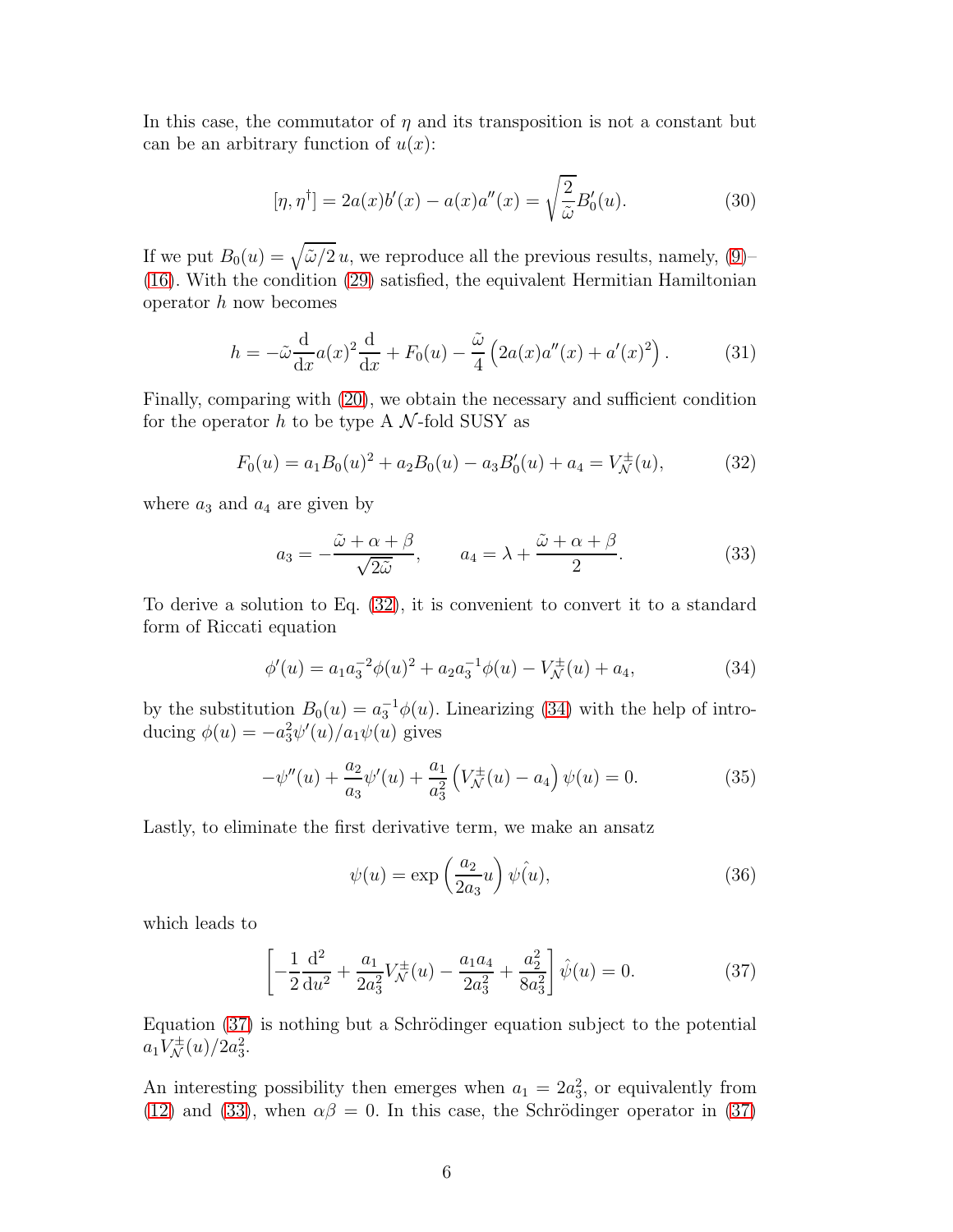itself has type A N-fold SUSY (with the constant mass  $m = 1$ ). Since N-fold SUSY is essentially equivalent to quasi-solvability [\[23\]](#page-8-1), the operator is always quasi-solvable (and is solvable if it does not substantially depend on  $\mathcal{N}$ ), which means that we can obtain (at most)  $\mathcal N$  analytic (local) solutions to Eq. [\(37\)](#page-5-2) in a closed form having the following representation:

<span id="page-6-1"></span><span id="page-6-0"></span>
$$
\hat{\psi}(u) = P_{\mathcal{N}-1}(f(u))e^{-\mathcal{W}_{\mathcal{N}}(u)},\tag{38}
$$

where  $P_n$  is a polynomial of (at most) nth degree,  $\mathcal{W}_{\mathcal{N}}$  is a (generalized) superpotential, and  $f(u)$  is a function which characterizes one of the cases of type A  $\mathcal{N}$ -fold SUSY (see, Eq.[\(19\)](#page-4-4)). From [\(37\)](#page-5-2) and [\(38\)](#page-6-0), we arrive at the following specific representation of  $B_0(u)$ :

$$
B_0(u) = -\frac{a_3 \hat{\psi}'(u)}{a_1 \hat{\psi}(u)} - \frac{a_2}{2a_1} = -\frac{a_3}{a_1} \left[ \frac{f'(u) P'_{\mathcal{N}-1}(f(u))}{P_{\mathcal{N}-1}(f(u))} - \mathcal{W}'_{\mathcal{N}}(u) \right] - \frac{a_2}{2a_1}.
$$
 (39)

Here we note that since the Schrödinger equation  $(37)$  is just a differential equation but not an eigenvalue problem, the normalizability of the solutions including [\(38\)](#page-6-0) is irrelevant.

It is also important to note that in any case of  $a_1 \neq 2a_3^2$  (or  $\alpha\beta \neq 0$ ) the Schrödinger operator in  $(37)$  is in general not quasi-solvable since any change of overall multiplicative factor of the potential  $V_N^{\pm} \to \rho V_N^{\pm}$  breaks quasi-solvability, the fact that is originated from the form invariance of the quasi-solvable potentials under the scale transformation  $u \to \rho u$  (cf. Section 4 in [\[25\]](#page-8-3)). However, solvability of the operator remains under the transformation  $V_N^{\pm} \to \rho V_N^{\pm}$  since the effect can be absorbed by the rescaling of the variable u without violating solvability. Hence, an analytic solution of  $(37)$  is still obtainable when the polynomial  $Q(z)$  in [\(18\)](#page-3-1) is at most first-degree in z for the cases I-IV of type A  $\mathcal{N}$ -fold SUSY. Note also that the formula [\(39\)](#page-6-1) continues to be valid. It would be an interesting problem to examine whether we could obtain the complete list of possible explicit forms of  $B_0(u)$ .

#### Acknowledgements

One of us (BB) gratefully acknowledges Prof. C.-H. Chen's hospitality during his visit at the National Cheng Kung University, Taiwan where this work was carried out. This work was partially supported by the National Cheng Kung University under the grant No. OUA:95-3-2-071 (TT).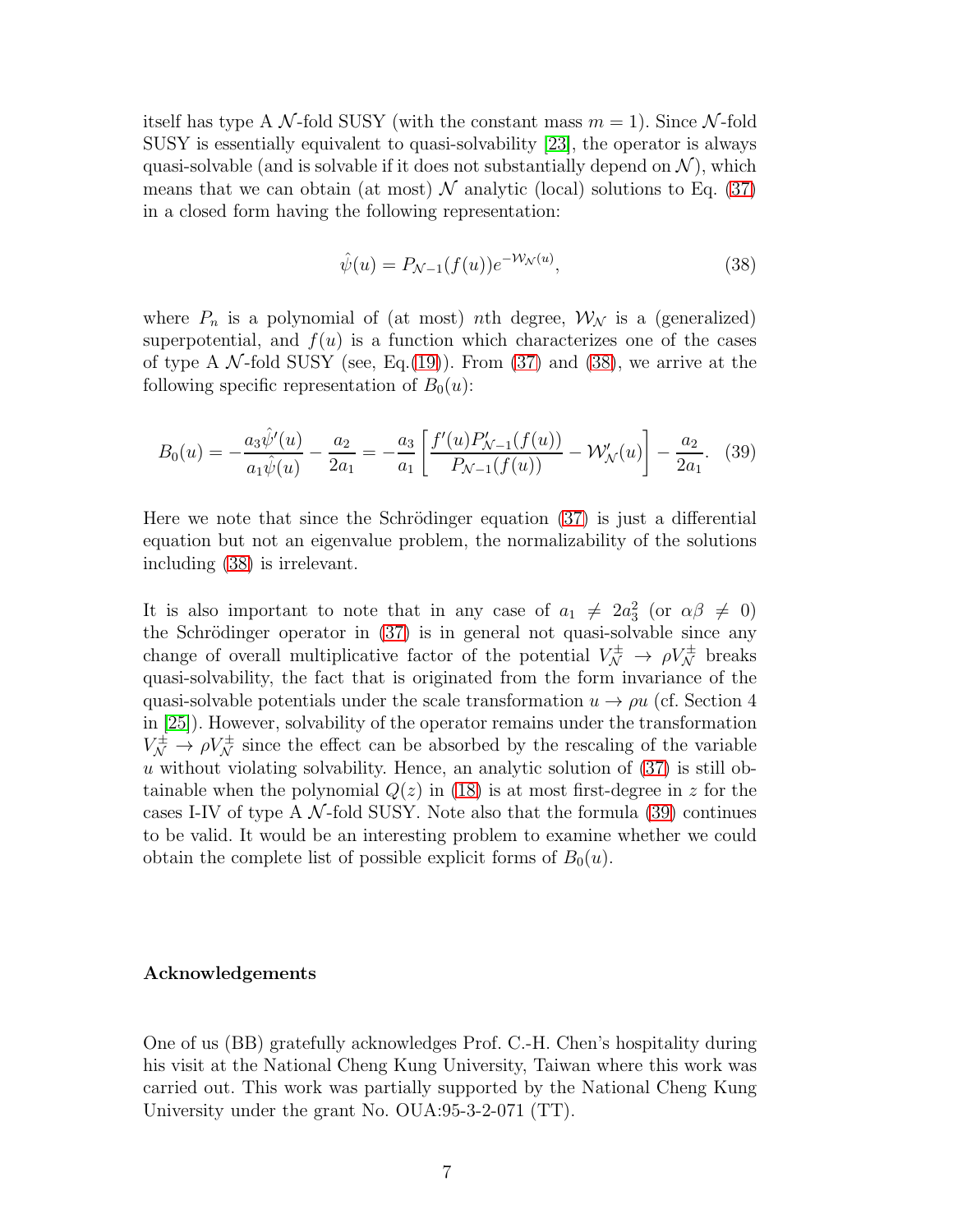### <span id="page-7-0"></span>References

- <span id="page-7-1"></span>[1] M. S. Swanson, J. Math. Phys. 45 (2004) 585.
- <span id="page-7-2"></span>[2] H. F. Jones, J. Phys. A: Math. Gen. 38 (2005) 1741. <quant-ph/0411171>.
- <span id="page-7-3"></span>[3] D. P. Musumbu, H. B. Geyer, and W. D. Heiss, J. Phys. A: Math. Theor. 40 (2007) F75. <quant-ph/0611150>.
- <span id="page-7-4"></span>[4] B. Bagchi, C. Quesne, and R. Roychoudhury, J. Phys. A: Math. Gen. 38 (2005) L647. <quant-ph/0508073>.
- <span id="page-7-5"></span>[5] C. Quesne, J. Phys. A: Math. Theor. 40 (2007) F745. [0705.2868\[math-ph\]](0705.2868[math-ph]).
- <span id="page-7-6"></span>[6] C. M. Bender and S. Boettcher, Phys. Rev. Lett. 80 (1998) 5243. <physics/9712001>.
- <span id="page-7-7"></span>[7] A. Mostafazadeh, J. Math. Phys. 43 (2002) 205. <math-ph/0107001>.
- <span id="page-7-8"></span>[8] A. Mostafazadeh, J. Math. Phys. 43 (2002) 2814. <math-ph/0110016>.
- <span id="page-7-9"></span>[9] A. Mostafazadeh, J. Math. Phys. 43 (2002) 3944. <math-ph/0203005>.
- <span id="page-7-10"></span>[10] F. G. Scholtz, H. B. Geyer, and F. J. W. Hahne, Ann. Phys. 213 (1992) 74.
- <span id="page-7-11"></span>[11] R. Kretschmer and L. Szymanowski, Phys. Lett. A 325 (2004) 112. <quant-ph/0305123>.
- <span id="page-7-12"></span>[12] C. Quesne, J. Phys. A: Math. Theor. 41 (2008) 244022. (Proceedings), [0710.2453\[math-ph\]](0710.2453[math-ph]).
- [13] G. Junker, Supersymmetric Methods in Quantum and Statistical Physics (Springer, Berlin, 1996).
- <span id="page-7-14"></span><span id="page-7-13"></span>[14] B. K. Bagchi, Supersymmetry in Quantum and Classical Mechanics (Chapman and Hall/CRC, Florida, 2000).
- [15] F. Cooper, A. Khare, and U. Sukhatme, Supersymmetry in Quantum Mechanics (World Scientific, Singapore, 2001).
- <span id="page-7-16"></span><span id="page-7-15"></span>[16] C. Quesne, J. Phys. A: Math. Theor. 40 (2007) 13107. [0705.0862\[math-ph\]](0705.0862[math-ph]).
- <span id="page-7-17"></span>[17] C. Quesne, SIGMA 3 (2007) 067. [0705.2577\[math-ph\]](0705.2577[math-ph]).
- [18] O. Mustafa and S. H. Mazharimousavi, J. Phys. A: Math. Theor. 41 (2008) 244020. (Proceedings), [0707.3738\[quant-ph\]](0707.3738[quant-ph]).
- <span id="page-7-18"></span>[19] H. Aoyama, M. Sato, and T. Tanaka, Phys. Lett. B 503 (2001) 423. <quant-ph/0012065>.
- <span id="page-7-20"></span><span id="page-7-19"></span>[20] T. Tanaka, Nucl. Phys. B 662 (2003) 413. <hep-th/0212276>.
- [21] T. Tanaka, J. Phys. A: Math. Gen. 39 (2006) 219. <quant-ph/0509132>.